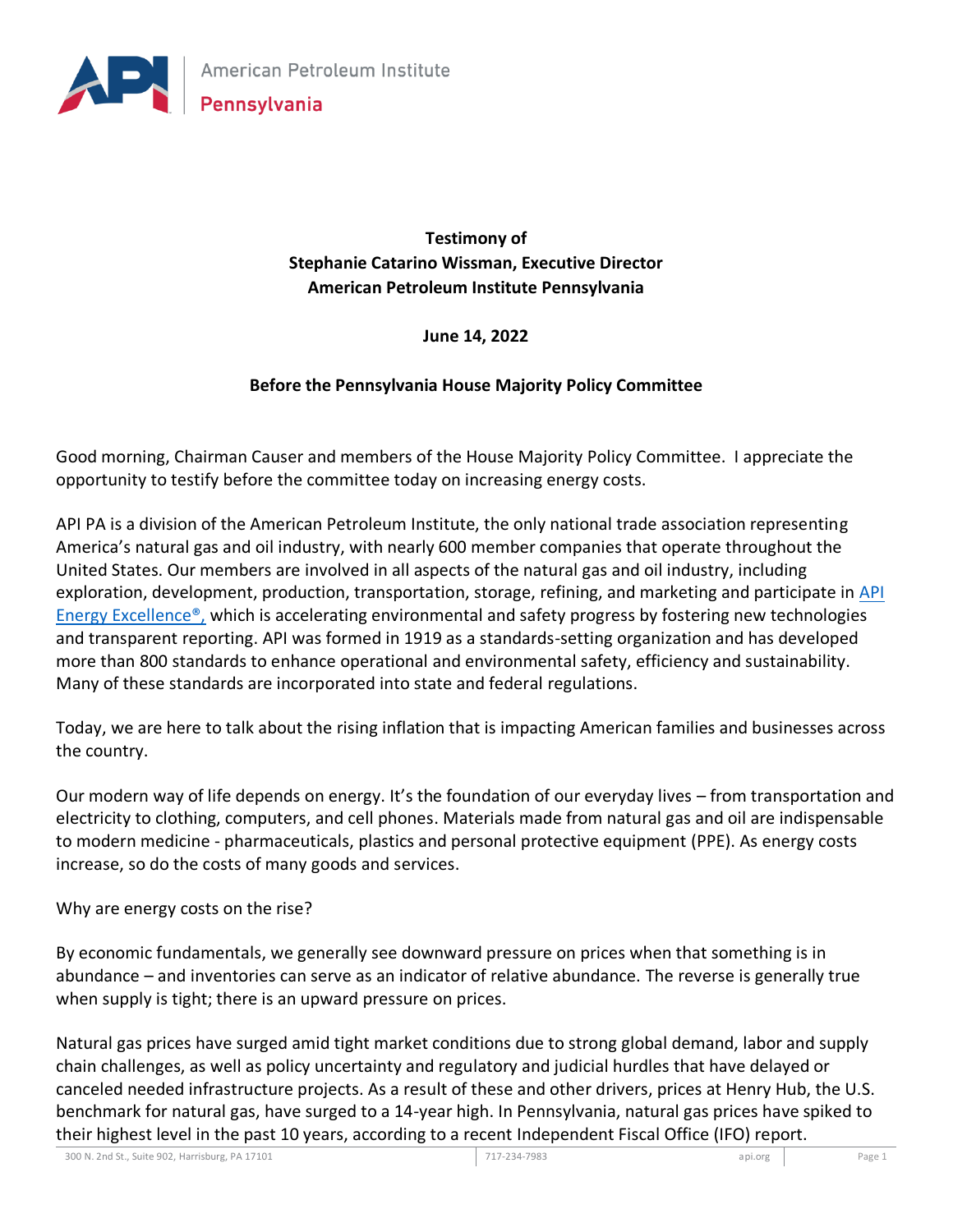The price of natural gas can affect utility bills. In the U.S., as well as Pennsylvania, about half of all households now use natural gas as their primary home-heating fuel. With natural gas accounting for more than half the state's net electricity generation, high natural gas prices can also result in higher electricity bills.

Given the persistent global commodity market pressures, prices could remain high. Even prior to Russia's invasion of Ukraine, European and global natural gas markets were tight, and the crisis has only exacerbated these problems.

On the domestic front, the natural gas market is likely to remain extremely tight in the absence of production growth. The lack of pipeline egress in key-producing regions has been a limiting factor and has contributed to a weak recovery in drilling activity. A robust infrastructure system, however, can help lower the costs of supplying both natural gas and oil for consumers by reducing congestion, maximizing efficiency and improving safety.

Then there is the cost of motor fuel.

As of June 10, the average price for a gallon of gasoline in Pennsylvania is \$5.06, according to AAA. Nationally, the average price is \$4.99. Other states have surpassed the \$5 a gallon mark.

Prices at the pump are influenced by market factors, geopolitical instability as well as government policies. It is also important to note that prices are set by global markets - not firms or oil companies.

The price of crude oil accounts for about 60% of the price we pay at the pump for gasoline. Therefore, high crude oil prices are the main driver of elevated motor fuel prices. The other main factors impacting gasoline prices are refining costs (17%), distribution and marketing costs (11%), and federal and state taxes (12%).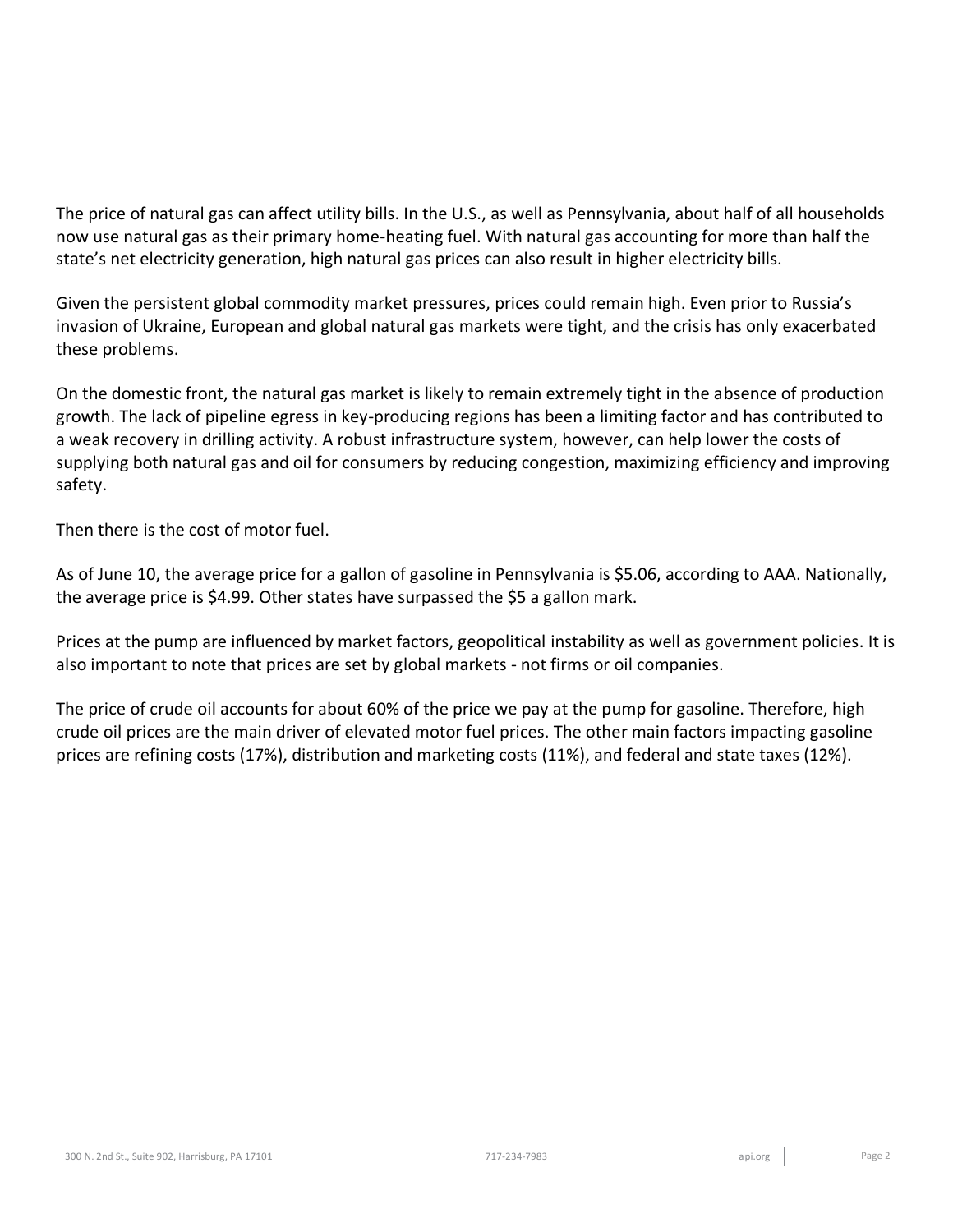

## What we pay for in a gallon of:

Oil prices are currently at a seven-year high amid a persistent global supply crunch, workforce constraints, changing logistics for product movement, geopolitical instability in Eastern Europe with the Russian/Ukraine crisis, the economic rebound following the initial stages of the pandemic, and policy uncertainty from Washington.

As we face record-setting gas prices, it is also helpful to consider just how massive America's vast and growing demand is for the energy to make all our road trips and family vacations possible. With data from the U.S. Energy Information Administration (EIA), consider the following metrics which demonstrate America's need for greater U.S. supply (*See Fuel Up on Facts*):

- **39 million fill-ups/day**: U.S. gasoline demand peaked in 2018 at an annual average consumption of 9.329 million barrels per day (mmb/d). After declining during the pandemic, we are now expecting to see demand rebound to around 9 mmb/d – or 374 million gallons per day over the next year and a half. Based on 9.5 gallons per refueling stop, that works out to 39 million fill-ups in the U.S. per day.
- **489 gallons/year per registered vehicle**: On average, there are 276 million registered vehicles in the United States and in 2021, nearly 9 million barrels per day of gasoline was sold.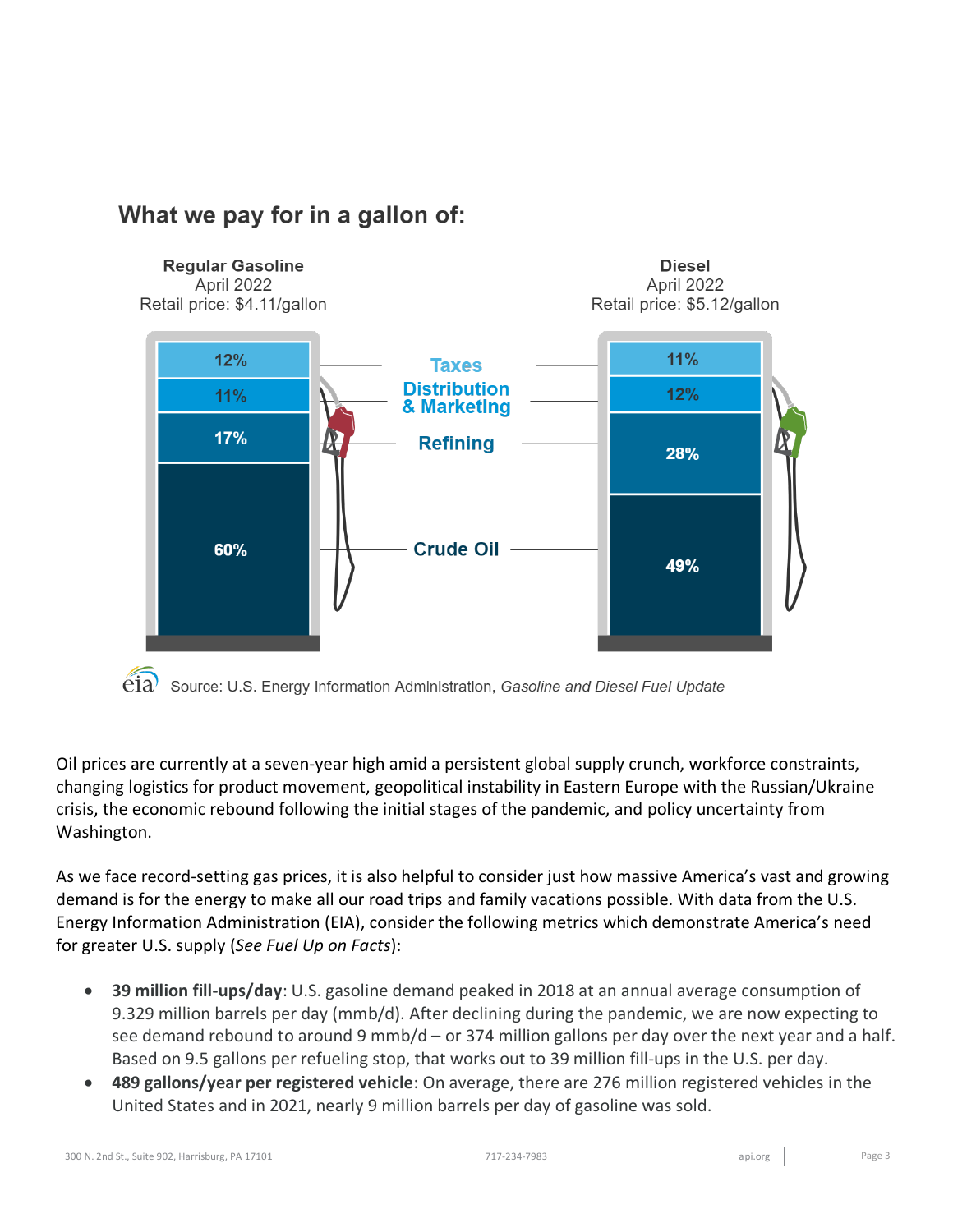• **32 miles/day**: Americans traveled nearly 9 billion miles per day in 2021, up 8.2% from 2020, and are expected to travel over 9 billion miles per day in 2022. With 276 million registered vehicles in the United States, the average vehicle will travel approximately 32 miles per day.

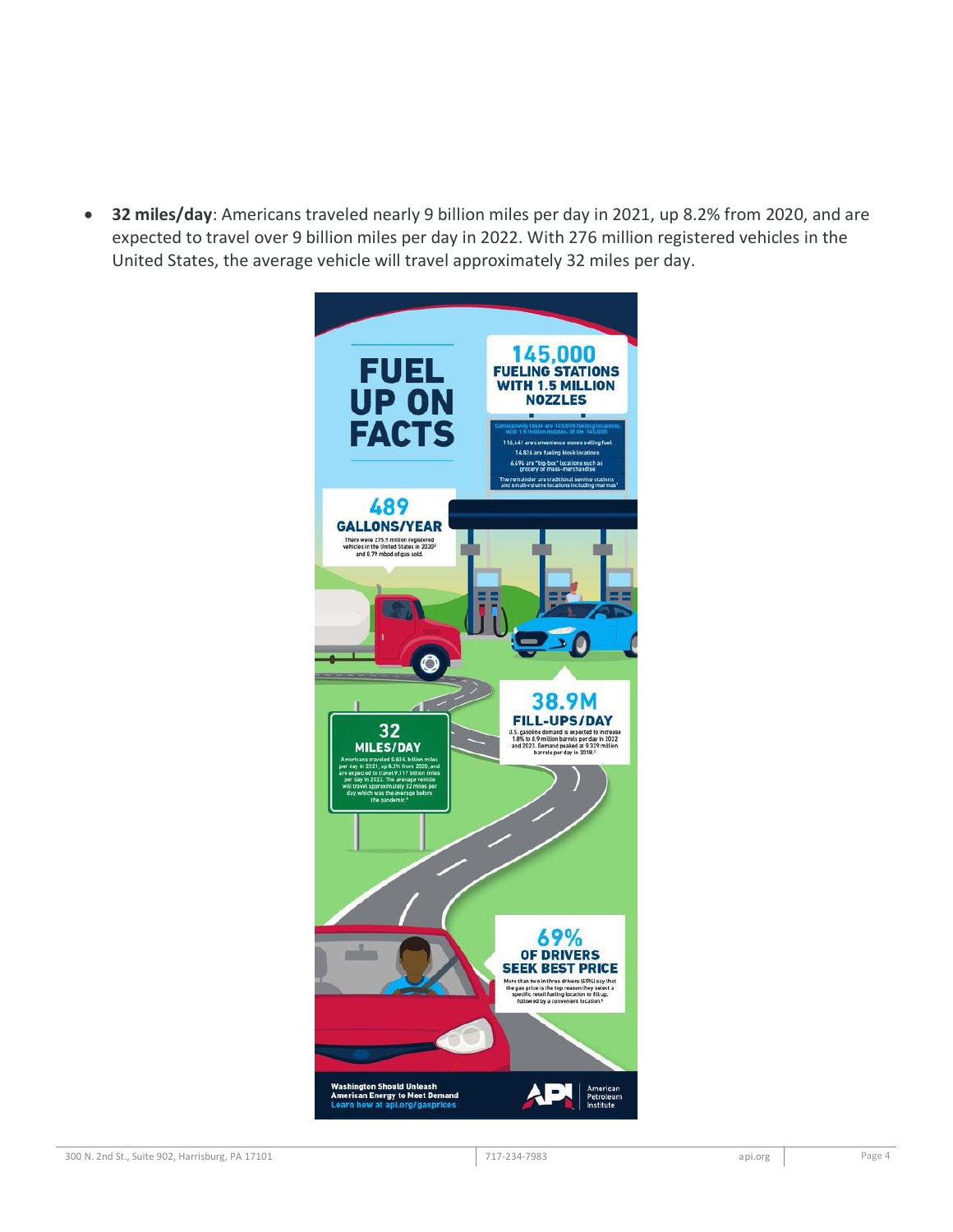Higher fuel prices also impact the price of nearly every other good or service across the economy as the raw materials and cost to move products and supplies increases. So, the pain at the pump is also felt at the grocery store, local school budgets, and road construction projects.

Moreover, Russia's invasion of Ukraine – on the heels of the pandemic – has led to an historic reshuffling of international energy trade flows as countries around the world rethink their reliance on Russian energy and seek alternative sources. This reordering of global markets has contributed to crude oil prices climbing to their highest level in more than seven years and created a global squeeze on refined products, including diesel and gasoline. The largest market shift for distillates/diesel fuel has been shifts in international trade in the wake of Russia's war in Ukraine having impacted European supplies.

Within the U.S., imbalances exist between locations of production and consumption, and this puts increased focus on existing infrastructure and trade flows, as refined product prices increase relative to crude oil.

Imbalances are particularly acute in the East Coast (PADD 1), where demand for refined products (gasoline and diesel) exceed refining capacity. These conditions place increased reliance on procuring fuels from other regions (Gulf Coast and Midwest PADDs) and foreign markets. Additionally, the loss of the Philadelphia Energy Solutions refinery in 2019 increased this reliance. The nature of the East Coast's reliance on other sources for distillates coupled with a swift decline in Russian distillate imports preceding the ban, a decrease of distillate movements into the region, reduced refining capacity, and historically low distillate fuel oil stocks has had an outsized impact on already high prices.

It is also important to consider that U.S. refiners are running at or near capacity to meet demand, and production is near the top of the five-year range. In May, the bulk of U.S. refining operations functioned at their highest level of capacity for this time of year in at least 30 years.

This data underscores the pressing need for greater domestic supply and pipeline infrastructure that helps strengthen energy security and reliability. While our industry is leading the development of innovative technologies to usher in a lower-carbon future, we must continue to meet the energy needs of today. Simply put, Americans need all the energy we can get. This does not mean banning exports, which would negatively impact strategic allies in Europe. Rather, the best and smartest way to get that energy is for decisionmakers here in Harrisburg, and Washington, to support policies that increase U.S. natural gas and oil production.

## How can this be accomplished?

Meaningful, realistic measures are needed to help provide relief – and policy choices matter.

American producers are working to meet rising energy demand as supply continues to lag, yet policy and legal uncertainty is complicating market challenges. To restore certainty in the marketplace and encourage investment: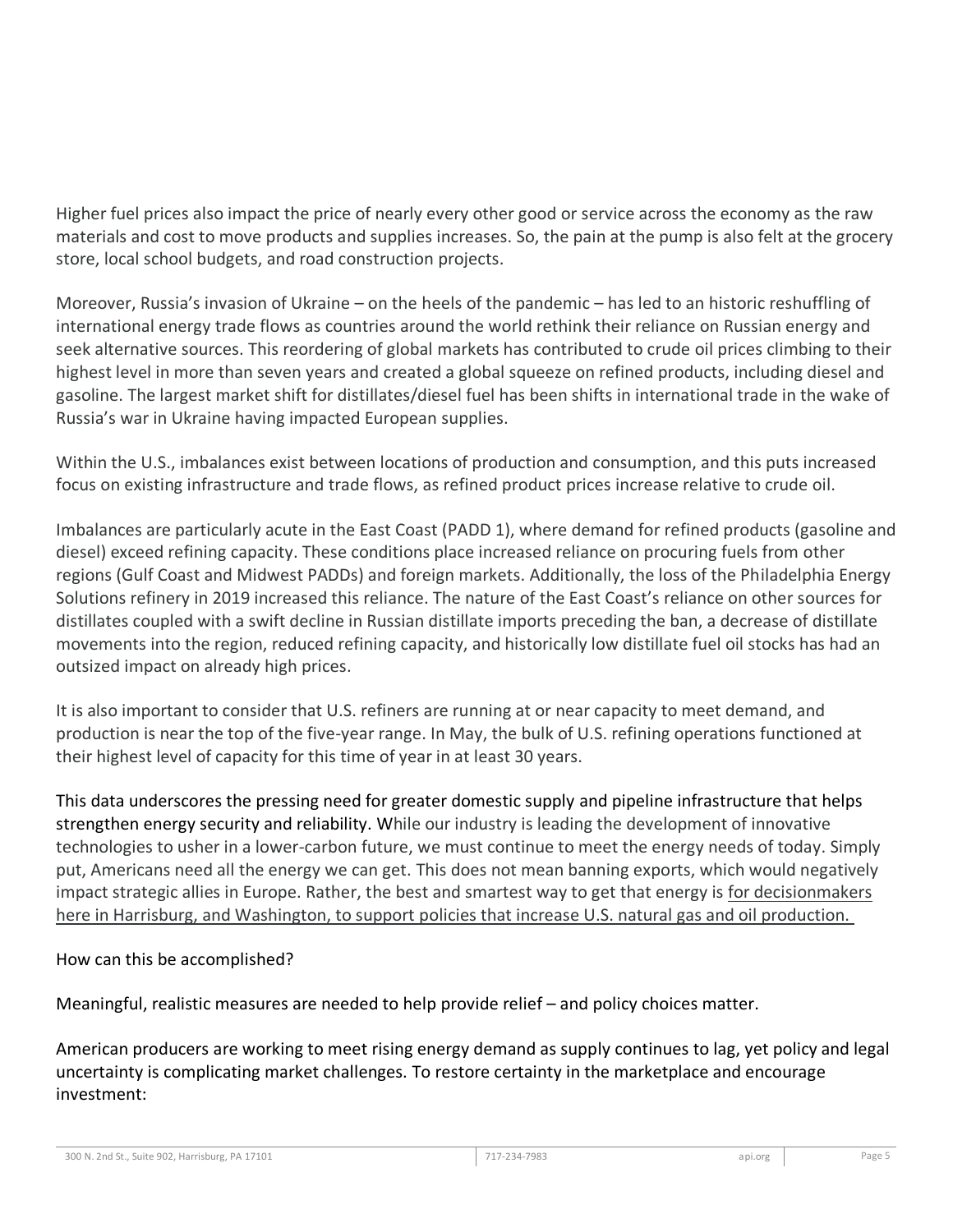- The Biden administration needs to quickly develop and implement a new five-year program for offshore leasing, as well as fully restore leasing on federal lands and waters (*See U.S. Energy Leasing Limbo*).
- Additionally, both the administration and Congress need to support the infrastructure, including pipelines required to move energy from where it's produced to where it's needed, including liquefied natural gas (LNG) shipments to support our European allies.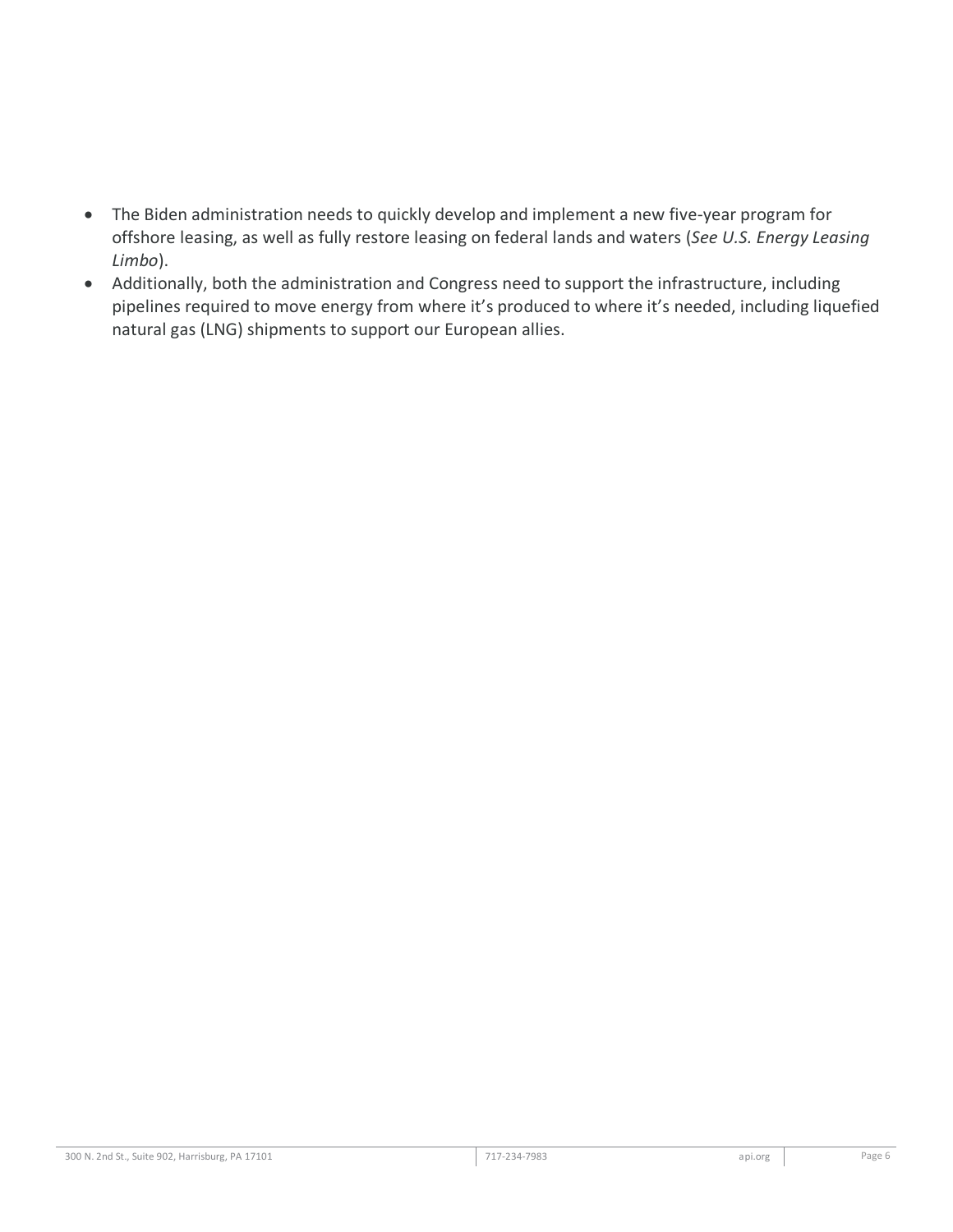# **U.S. ENERGY LEASING LIMBO**

Today, nearly 100,000 U.S. wells are producing natural gas and oil on federal lands. There are 9,000 permits still in a process to start production, which is a fraction of the overall well count. Many factors impact whether to seek a federal permit to drill, including that not every lease produces oil and natural gas, navigating the complex permitting process, and balancing supply chain and workforce issues.

The graphic below details that federal leasing and development is a long-term process and holding competitive lease sales now helps enable more American energy for our future.